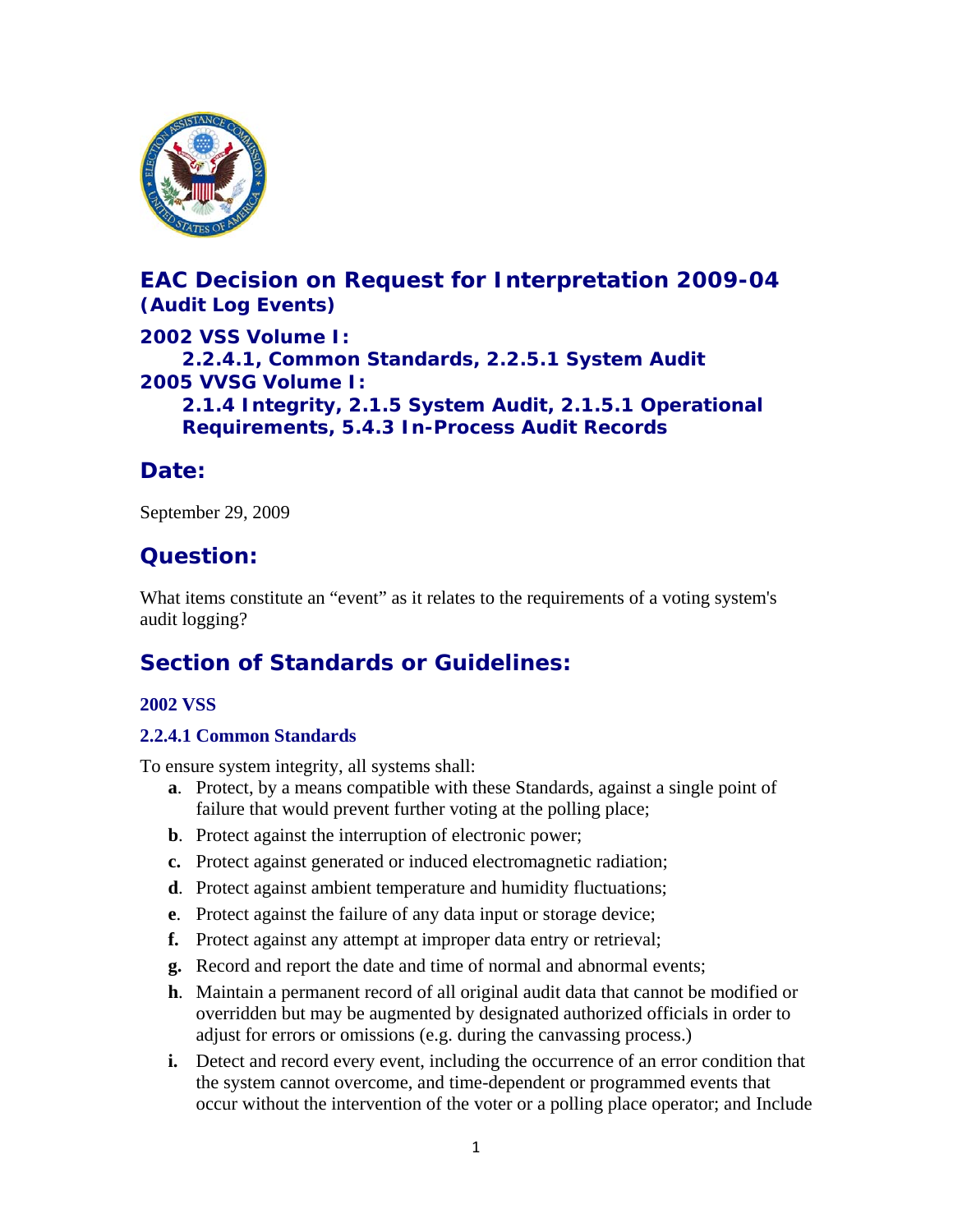built-in measurement, self-test, and diagnostic software and hardware for detecting and reporting the system's status and degree of operability.

#### **2.2.5.1 System Audit Purpose and Context**

Election audit trails provide the supporting documentation for verifying the correctness of reported election results. They present a concrete, indestructible archival record of all system activity related to the vote tally, and are essential for public confidence in the accuracy of the tally, for recounts, and for evidence in the event of criminal or civil litigation.

The following audit trail requirements are based on the premise that system-generated creation and maintenance of audit records reduces the chance of error associated with manually generated audit records. Because most audit capability is automatic, the system operator has less information to track and record, and is less likely to make mistakes or omissions.

The sections that follow present operational requirements critical to acceptable performance and reconstruction of an election. Requirements for the content of audit records are described in Section 4 of the Standards.

The requirements for all system types, both precinct and central count, are described in generic language. Because the actual implementation of specific characteristics may vary from system to system, it is the responsibility of the vendor to describe each system's characteristics in sufficient detail that ITAs and system users can evaluate the adequacy of the system's audit trail. This description shall be incorporated in the System Operating Manual, which is part of the Technical Data Package (TDP). Documentation of items such as paper ballots delivered and collected, administrative procedures for system security, and maintenance performed on voting equipment are also part of the election audit trail, but are not covered in these technical standards. Future volumes of the Standards will address these and other system operations practices. In the interim, useful guidance is provided by the *Innovations in Election Administration #10, Ballot Security and Accountability,* available from the FEC's Office of Election Administration.

#### **2005 VVSG**

#### **2.1.4 Integrity**

- **g**. Record and report the date and time of **normal and abnormal events**
- **h**. Maintain a permanent record of all original audit data that cannot be modified or overridden but may be augmented by designated authorized officials in order to adjust for errors or omissions (e.g., during the canvassing process)
- **i.** Detect and record **every event**, including the occurrence of an error condition that the system cannot overcome, and time-dependent or programmed events that occur without the intervention of the voter or a polling place operator

#### **2.1.5 System Audit**

This subsection describes the context and purpose of voting system audits and sets forth specific functional requirements. Election audit trails provide the supporting documentation for verifying the accuracy of reported election results. They present a concrete, indestructible archival record of all system activity related to the vote tally, and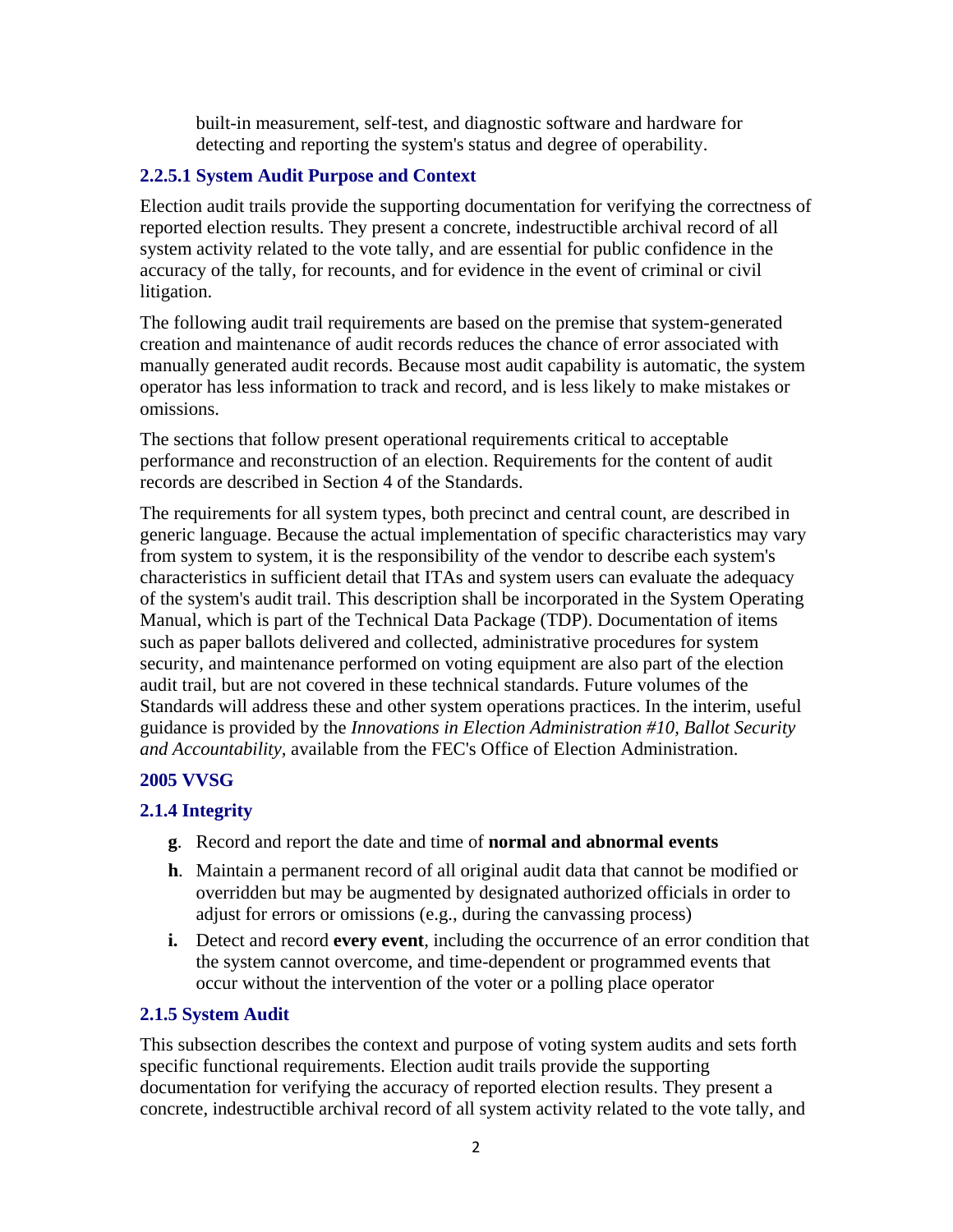are essential for public confidence in the accuracy of the tally, for recounts, and for evidence in the event of criminal or civil litigation.

These requirements are based on the premise that system-generated creation and maintenance of audit records reduces the chance of error associated with manually generated audit records. Because most audit capability is automatic, the system operator has less information to track and record, and is less likely to make mistakes or omissions. The subsections that follow present operational requirements critical to acceptable performance and reconstruction of an election. Requirements for the content of audit records are described in Section 5.

The requirements for all system types, both precinct and central count, are described in generic language. Because the actual implementation of specific characteristics may vary from system to system, it is the responsibility of the vendor to describe each system's characteristics in sufficient detail so that test labs and system users can evaluate the adequacy of the system's audit trail. This description shall be incorporated in the System Operating Manual, which is part of the Technical Data Package.

#### **2.1.5.1 Operational Requirements**

Audit records shall be prepared for all phases of election operations performed using devices controlled by the jurisdiction or its contractors. These records rely upon automated audit data acquisition and machine-generated reports, with manual input of some information. These records shall address the ballot preparation and election definition phase, system readiness tests, and voting and ballot-counting operations. The software shall activate the logging and reporting of audit data as described below.

- **a.** The timing and sequence of audit record entries is as important as the data contained in the record. All voting systems shall meet the requirements for time, sequence and preservation of audit records outlined below.
	- **i**. Except where noted, systems shall provide the capability to create and maintain a real-time audit record. This capability records and provides the operator or precinct official with continuous updates on machine status. This information allows effective operator identification of an error condition requiring intervention, and contributes to the reconstruction of election-related events necessary for recounts or litigation.
	- **ii**. All systems shall include a real-time clock as part of the system's hardware. The system shall maintain an absolute record of the time and date or a record relative to some event whose time and data are known and recorded.
	- **iii**. All audit record entries shall include the time-and-date stamp.

#### **5.4.3 In-process Audit Records**

In-process audit records document system operations during diagnostic routines and the casting and tallying of ballots. At a minimum, the in-process audit records shall contain:

- **a.** Machine generated error and exception messages to demonstrate successful recovery. Examples include, but are not necessarily limited to:
	- **i.** The source and disposition of system interrupts resulting in entry into exception handling routines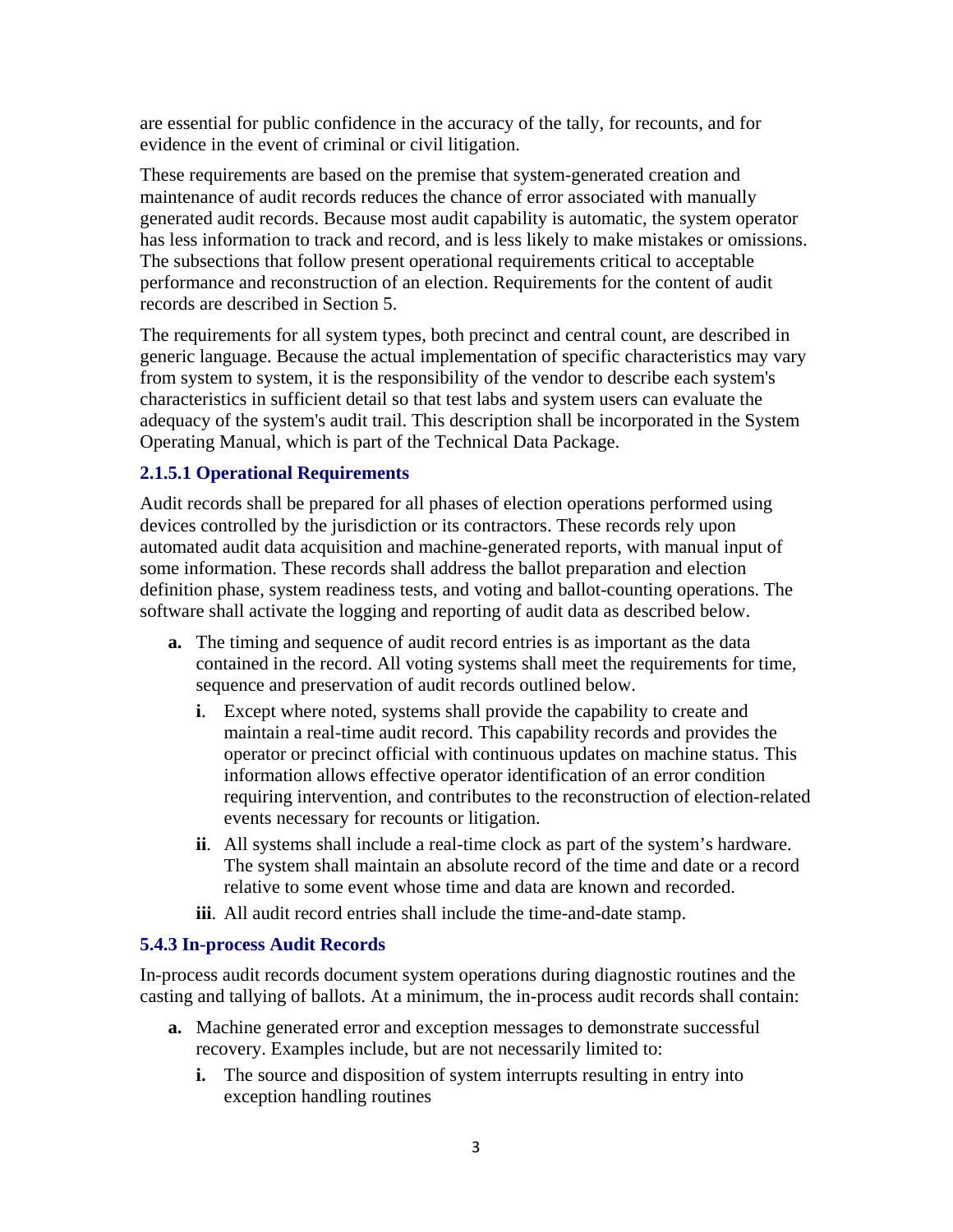- **ii**. All messages generated by exception handlers
- **iii**. The identification code and number of occurrences for each hardware and software error or failure
- **iv**. Notification of system login or access errors, file access errors, and physical violations of security as they occur, and a summary record of these events after processing
- **v.** Other exception events such as power failures, failure of critical hardware components, data transmission errors or other types of operating anomalies
- **b.** Critical system status messages other than informational messages displayed by the system during the course of normal operations. These items include, but are not limited to:
	- **i.** Diagnostic and status messages upon startup
	- **ii**. The "zero totals" check conducted before opening the polling place or counting a precinct centrally
	- **iii**. For paper-based systems, the initiation or termination of card reader and communications equipment operation
	- **iv**. For DRE machines at controlled voting locations, the event (and time, if available) of activating and casting each ballot (i.e., each voter's transaction as an event). This data can be compared with the public counter for reconciliation purposes
- **c**. Non-critical status messages that are generated by the machine's data quality monitor or by software and hardware condition monitors
- **d**. System generated log of all normal process activity and system events that require operator intervention, so that each operator access can be monitored and access sequence can be constructed

### *Discussion:*

The purpose of the numerous audit log requirements in the VSS/VVSG is to enable the reconstruction of events related to a specific election. To determine each series of events occurring on the election system during a specific election – from ballot creation through the accumulation of the election's official results, it is necessary for the system(s) to record and retain a log of **all** significant events.

For the purposes of a voting systems audit log requirements, an "event" is defined as any occurrence that may have, alone or in combination with other occurrences, a significant impact upon election data, the management or integrity of the voting system, or configuration, setup, and delivery of the voting and tabulation functions of the system.

**Examples** of significant events include:

- Booting and shutting down of a system.
- Logging into and signing off of a system.
- Failed attempts at logging onto a system.
- Session connections by operators or sub-systems.
- Starting and stopping of a program (also when launched from a menu).